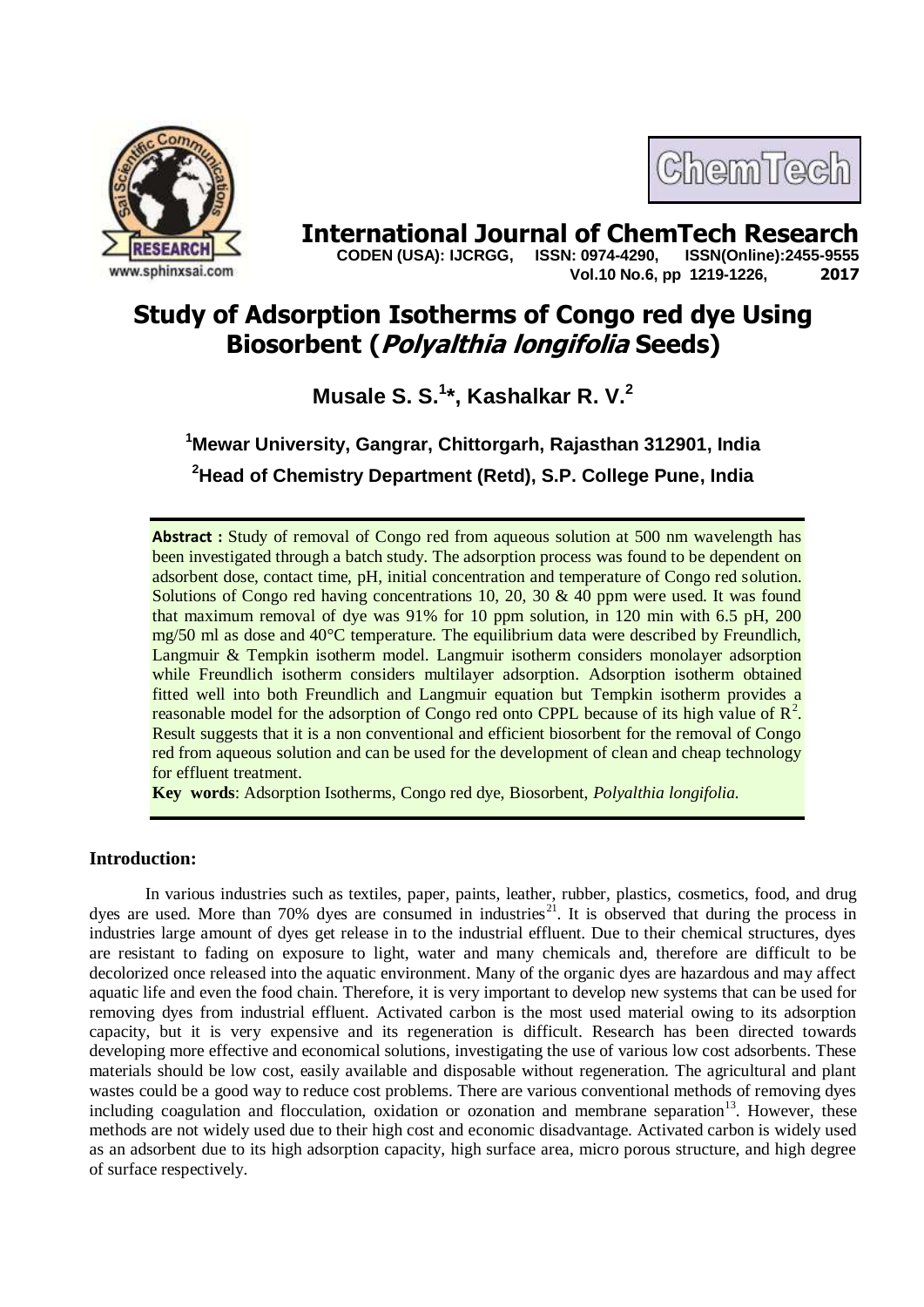The adsorption process provides an attractive alternative especially if the adsorbent is inexpensive and readily available. By far, activated carbon has been the most favoured material for adsorption of various materials like dyes, heavy metal ion etc. A seed of Polyalthia longifolia is one of the readily available agricultural material which can be used as a good adsorbent

# **Experimental**

For experimental work of adsorption all the chemicals were used of analytical grade. The instruments which are used, Digital colorimeter (Make: Equiptronics) Model EQ-650-A and Digital pH Meter (Make: Equiptronics) Model EQ-610 were used.

#### **Preparation of Carbonized Powder of Polyalthia longifolia Seeds (CPPL)**

Seeds of Polyalthia longifolia were collected from the local areas Hadapsar Pune district, India. The seeds were washed with water and dried at  $110$  to  $120^{\circ}$  C in the oven. Then they are crushed into small pieces then carbonized in the muffle furnace at temperature  $600^{\circ}$ C in presence of inert medium of nitrogen gas for 6-7 hrs. Carbonized material was grinded into fine powder with the help of mortar and pestle. Then it was passed through a 63 mesh sieve to get particles of uniform size and stored in air tight container.

#### **Preparation of dye solutions**

Congo red solutions of different concentrations (10 to 40 mg/L) were prepared by using the stock solution (1000 mg/L) with distilled water. The pH adjustment was carried out using 0.1 N HCl or NaOH solutions.

# **Batch adsorption studies**

Batch adsorption study were carried out for 50 ml of dye solution using 200 mg of adsorbent for different time interval at room temperature by using colorimeter at  $\lambda$ max = 500 nm.



**Figure 1. Effect of contact time on %adsorption of Congo red**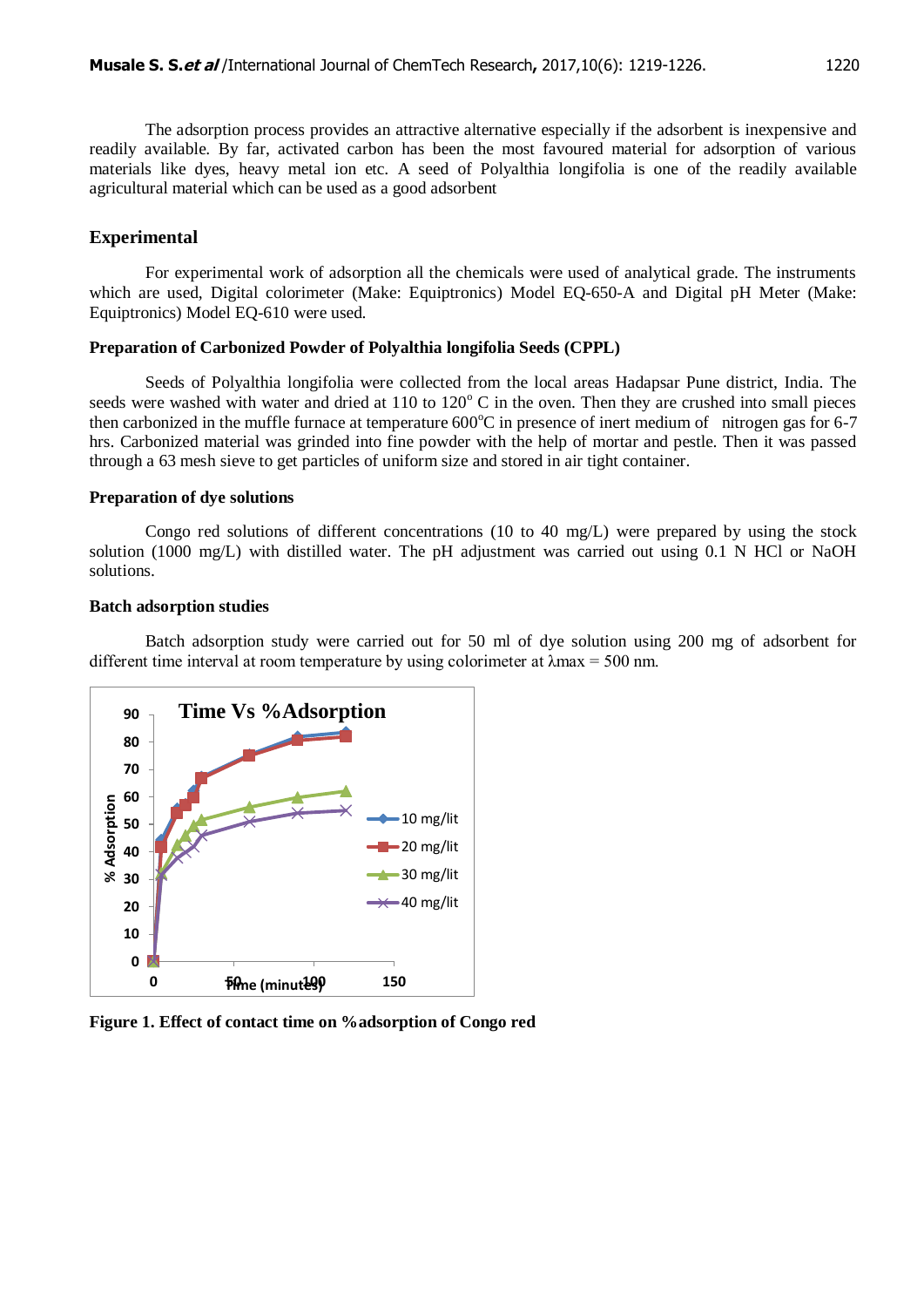

**Figure 2. Effect of contact time on adsorption capacity**

# **Results And Discussion**

#### **Effect of contact time**

Adsorption of Congo red was carried out with 10, 20, 30 & 40 mg/lit of Congo red solution by using 200 mg of adsorbent for 5 to 120 min at different pH (3 to 6.5). In the initial stage it shows greater rate of adsorption with adsorption capacity (1.1 to 2.0 mg/gm) and percentage removal 83% at equilibrium time 120 min.

# **Effect of pH**

At room temperature as the pH increases from 3.5 to 6.5 the value of  $q_e$  increases from 1.23 to 2.13 mg/gm and percentage removal (49.18% to 85.25%) adsorption capacity and %removal also goes on increasing 1.35 to 2.30 mg/gm (54.10% to 91.80%).

#### **Effect of Adsorbent dose**

Increase in amount of adsorbent (25 mg to 200 mg) adsorption rate increases but adsorption capacity goes on decreasing. For 10 mg/lit solution of Congo red adsorption capacity decreases from 2.62 to 1.68 mg/gm and %adsorption increases 13.11 to 67.21%. Maximum %removal was observed for dye 10 mg/lit.

#### **Effect of Initial concentrations and temperature**

During the experimentation work it was observed that as the concentration of Congo red solution increases %removal decreases (44.26 to 83.61%) to (31.63 to 55.10%) at  $25^{\circ}$ C because less sites are available for adsorption, while at  $40^{\circ}$ C it changes from  $(50.82 \text{ to } 91.80\%)$  to  $(37.76 \text{ to } 62.24\%)$ .



**Figure 3. Effect of pH on % adsorption**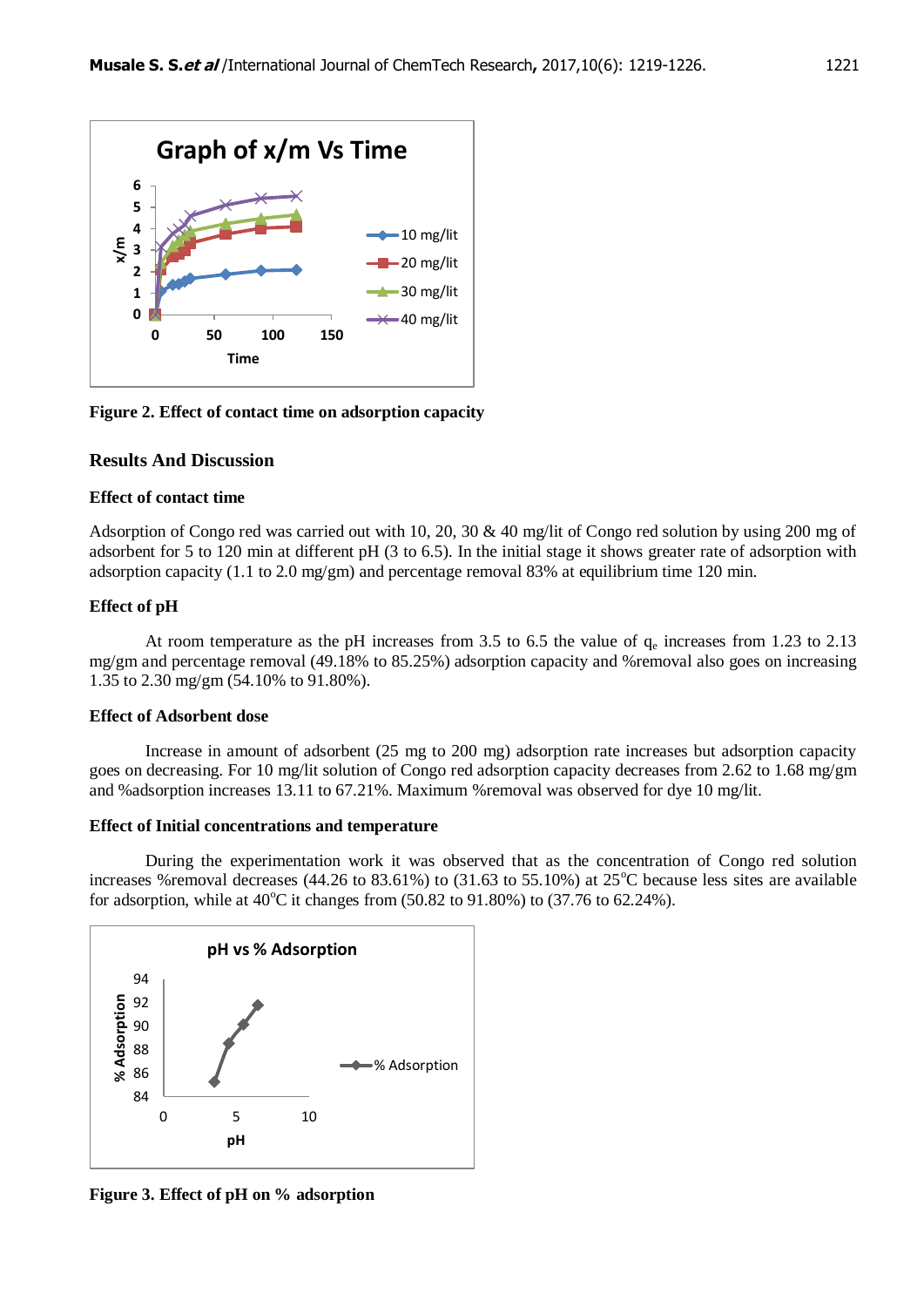

**Figure 4. Effect of temperature on %adsorption**



**Figure 5. Effect of amount of adsorbent on % adsorption** 

### **Adsorption isotherms**

In the experimentation of adsorption, isotherms play an important role in describing the adsorbateadsorbent interaction. The isotherm data were analyzed by fitting them into Langmuir, Freundlich and Tempkin isotherm models.



**Figure 6. Langmuir isotherm**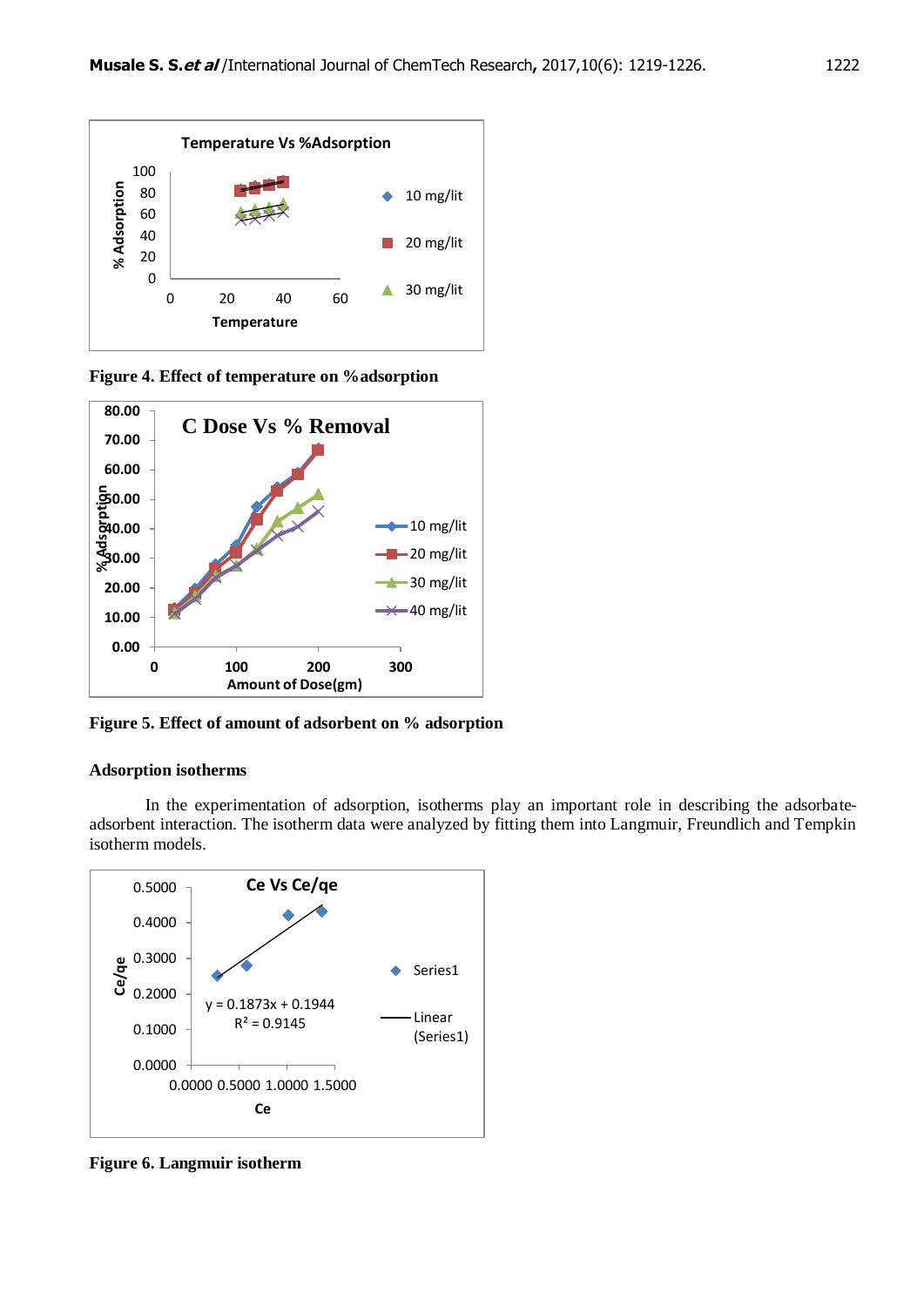

**Figure 7. Freundlich isotherm**



**Figure 8. Temkin isotherm**

# **Langmuir Isotherm**

Langmuir isotherm considers monolayer adsorption. The linearized Langmuir isotherm equation (Equation 1) was used to obtain the maximum adsorption capacity of Congo red.

$$
C_e / q_e = 1 / bQ_m + (1 / Q_m) C_e
$$
 (1)

b : Adsorption equilibrium constant (L/mg)

 $Qm$  : Quantity of adsorbate required to form a single monolayer of adsorbent  $(mg/g)$ 

qe : Amount adsorbed on unit mass of the adsorbent  $(mg/g)$  when the equilibrium concentration is Ce  $(mg/L)$ .

The isotherm plots of Ce/qe vs. Ce for the adsorption of CR onto CPPL is as shown in Figure 6. The Langmuir constants Qo, and b, evaluated from the slope and intercepts of these plots Langmuir Isotherm in terms of dimensionless equilibrium parameter (Halls Separation Factor) RL

 $RL = 1/(1+bC0)$  $RL = 0.02528$ 

Here the value of RL is  $0 < R<sub>L</sub> < 1$ , It indicates that Langmuir isotherm is favourable.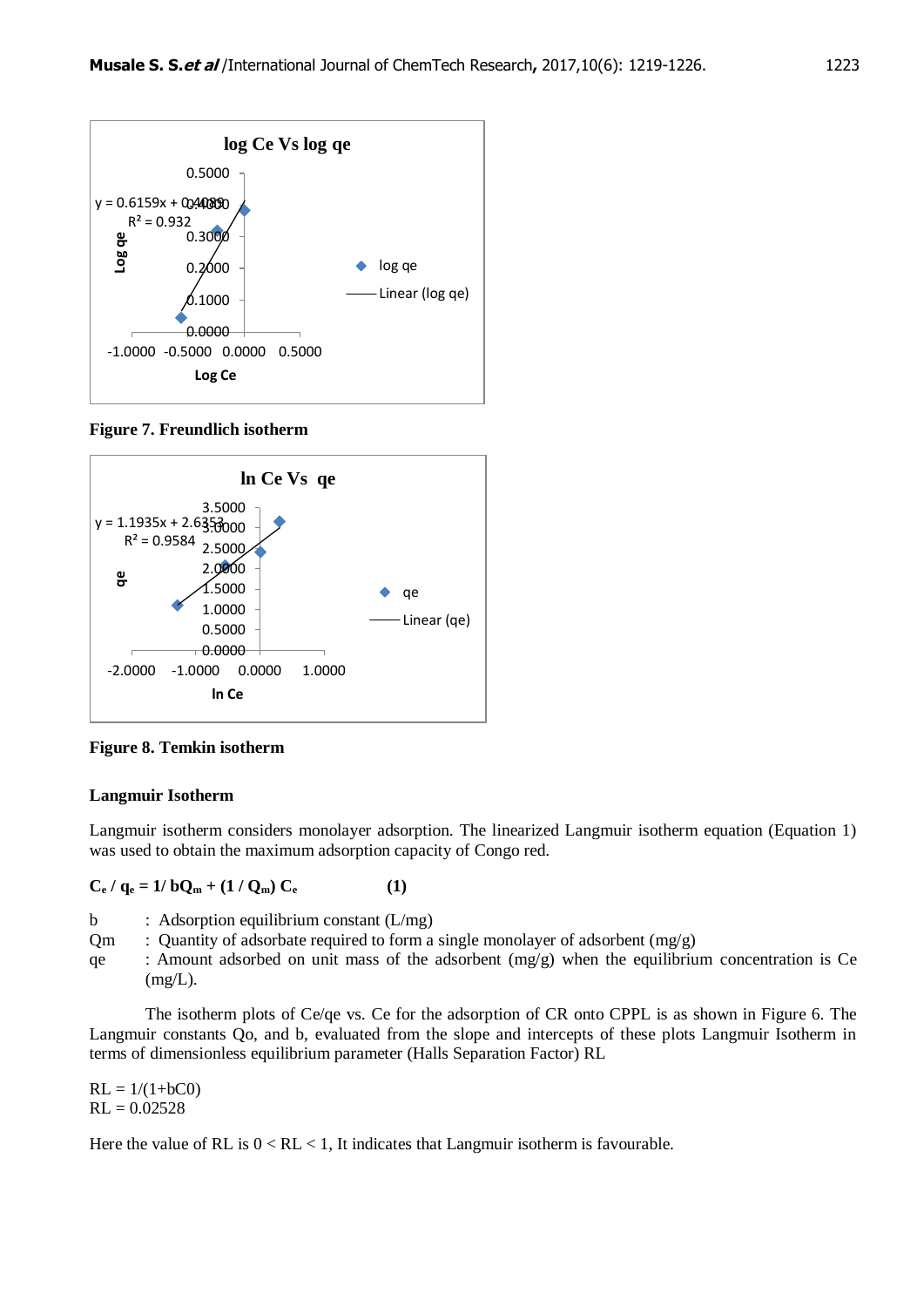# **Table: 1 Parameters in Langmuir isotherm**

| m     |       | Z0     | IJ     | D4    |
|-------|-------|--------|--------|-------|
| 0.187 | 0.194 | 5.3476 | 0.9639 | 0.914 |

# **Freundlich Isotherm**

The Freundlich isotherm considers multilayer adsorption. Interactions between adsorbed molecules the linear Freundlich isotherm is expressed as:

# $\log q_e = \log K_f + 1/n \log C_e$  (2) Where  $qe = x / m$ x : Mass of adsorbate

m : Mass of adsorbent

Ce : Eq. Concentration of adsorbate in solution.

The linear plots of log qe versus log  $C_e$  (Figure 7) shows that the adsorption of Congo red CPPL also follows Freundlich isotherm model. The Freundlich constants (Kf and n) and correlation coefficients are recorded.

Here, the value of  $0 < 1/n < 1$  also, Value of  $R^2$  for Freundlich isotherm > Langmuir isotherm

This indicates that it also follows Freundlich adsorption isotherm.

# **Table: 2 Parameters in Freundlich isotherm**

| m     |       | ш      | T <i>T</i> C |     |
|-------|-------|--------|--------------|-----|
| 0.615 | 0.408 | 1.6260 | 2.5585       | Q32 |

# **Temkin Isotherm**

The linear form of Temkin isotherm model is given by the following Equation

 $q_e = RT/b \ln KT + RT/B \ln Ce$  (3)  $R =$  Gas Constant (8.314 J/mol K)  $T =$  Absolute Temp  $(K)$  $KT = Tempkin constant (Lg-1)$  $B =$  Heat of sorption (J/mol)

Plot of qe versus ln Ce (Figure 10) gives a straight line, with slope representing B and intercept equal to K. The Tempkin constants along with the correlation coefficients are as follows. The  $\mathbb{R}^2$  values 0.958 confirm that Tempkin isotherm provides a reasonable model for the adsorption of Congo red onto CPPL.

# **Table: 3 Parameters in Temkin isotherm**

| m    |       | IJ    |       | $\mathbf{k}$ T | ĸ     |
|------|-------|-------|-------|----------------|-------|
| 1427 | 3.239 | 1 824 | 1.427 | 9.677          | 0.957 |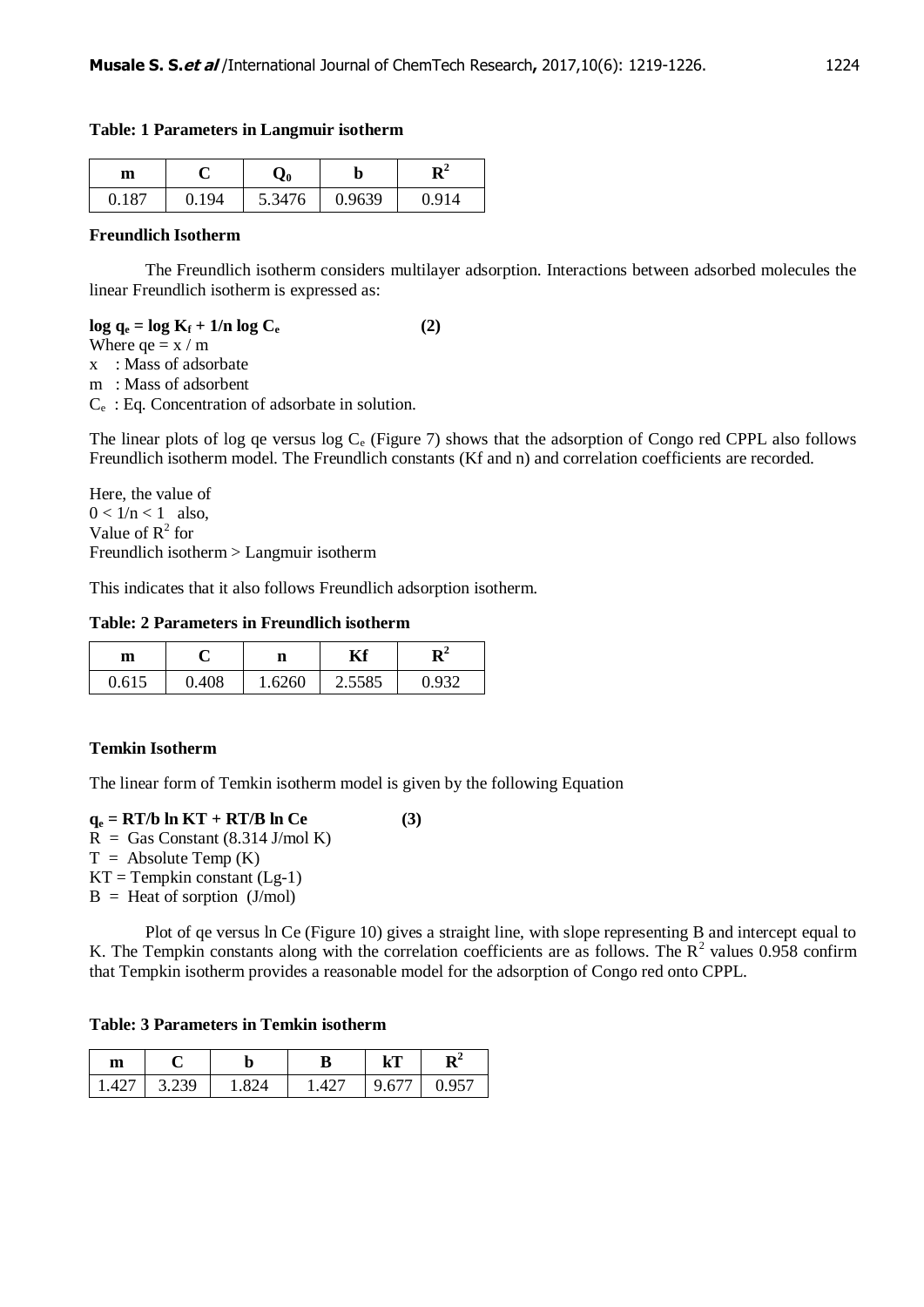| Temp           | $25^{\circ}$ C | $30^{\circ}$ C | $35^{\circ}$ C | $40^{\circ}$ C |
|----------------|----------------|----------------|----------------|----------------|
| m              | 1.193          | 1.304          | 1.319          | 1.427          |
| C              | 2.635          | 2.837          | 3.024          | 3.239          |
| b              | 2.077          | 1.932          | 1.941          | 1.824          |
| B              | 1.193          | 1.304          | 1.319          | 1.427          |
| $\mathbf{k}$ T | 9.1            | 8.75           | 99             | 9.677          |
| $\mathbf{R}^2$ | 0.958          | 0.968          | 0.948          | 0.957          |

**Table: 4 Tempkin isotherm at different temperature**

#### **Conclusions**

The removal of Congo red dye was 91% for 10 ppm solution, Percentage dye removal increases with increase in amount of adsorbent, temp, pH and time while it decreases with increase in concentration of dye. Tempkin isotherm provides a reasonable model for the adsorption of Congo red onto CPPL. Besides, the results indicated that the CPPL adsorbent is capable for the removal of Congo red with high affinity and capacity indicating its potential use as a low cost adsorbent in near future.

# **References:**

- 1. Kashalkar R. V., Deshpande N. R, Mundhe K. S., Kale A. A, Gaikwad S. A., Analysis of elements from the leaves and seeds of Polyalthia longifolia and its medicinal importance", Annals of Biological Research, Scholars Research Library, 2010 ISSN 0976-1233, 1 (2) : 87-90,
- 2. Kashalkar R. V., Deshpande R. N., Mundhe K. S., Torane C. R., Devare S.*,* Preliminary Phytochemical Analysis Of Polyalthia Longifolia Seeds, International Journal of Pharmacy and Pharmaceutical Sciences , ,2012 ISSN- 0975-1491, Vol 4, Issue 1,
- 3. Kashalkar R. V., Deshpande N. R., Mundhe K. S., Kale A. A., Gaikwad S. A., Evaluation of phenol, flavonoid contents and antioxidant activity of Polyalthia longifolia, Journal of Chemical and Pharmaceutical Research, 2011, ISSN No: 0975-7384, 3(1):764-769
- 4. Kashalkar R. V., Kale A. A., Removal of Methylene Blue from Aqueous Solutions by Nitrated biomass of Cicer arientinum, Jul. – Aug. 2013 IOSR Journal of Applied Chemistry (IOSR-JAC) e-ISSN: 2278- 5736. Volume 5, Issue 2, PP 50-58,
- 5. Sharifirad M., Koohyar F., Rahmanpour S.H., Vahidifar M., Preparation of Activated Carbon from Phragmites Australis: Equilibrium Behaviour Study, Research Journal of Recent Sciences, August 2012, Vol. 1(8), 10-16, ISSN 2277-2502
- 6. Sung-Bong Yang, Mee-Seon YU, Jong-Soon KIM, Wan-Kuen JO, Alternative Use of Light Emitting Diodes in an Activated Charcoal-Supported Photo catalyst Reactor for the Control of Volatile Organic Compounds, Chinese Journal of Catalysis, May 2011, Volume 32, Issue 5, Pages 756-761
- 7. TSO C. Y., Christoper Y. H. Chao, Activated Carbon, Silica gel, and calcium chloride composite adsorbent for energy efficient solar adsorption cooling and dehumidification system, International Journal of Refrigeration, 2012, 35- 1626-1638
- 8. Bermudez J. M., Arenillas A., Menendez J.A., Syngas of CO<sub>2</sub> reforming of coke oven gas, Synergetic effect of activated carbon / Ni-Al<sub>2</sub>O<sub>3</sub> Catalyst, International Journal of Hydrogen Energy, 2011, 36-13361-13368,
- 9. M Hema, K. Srinivasan, Uptake of toxic metals from waste water by activated carbon from agro industrial waster product, International Journal of Engineering and Material Sciences, Oct 2010, Vol 17, Pg 373-381
- 10. Khalkhali R. A., Omidvari R., Adsorption of Mercuric Ion from Aqueous Solutions Using Activated Carbon, Polish Journal of Environmental Studies, 2005, Vol. 14, No. 2, 185-188
- 11. Fazlullah Khan Bangash and Abdul Manaf, Dyes Removal from Aqueous Solution using Wood Activated Charcoal of Bombax Cieba Tree, Journal of the Chinese Chemical Society, 2005, 52, 489- 494
- 12. I. Ould Brahima, M. Belmedani, A. Belgacema, H. Hadounb, Z. Sadaouib, Discoloration of Azo Dye Solutions by Adsorption on Activated Carbon Prepared from the Cryogenic Grinding of Used Tyres, Chemical Engineering Transactions VOL. 38, 2014, ISBN 978-88-95608-29-7; ISSN 2283-9216